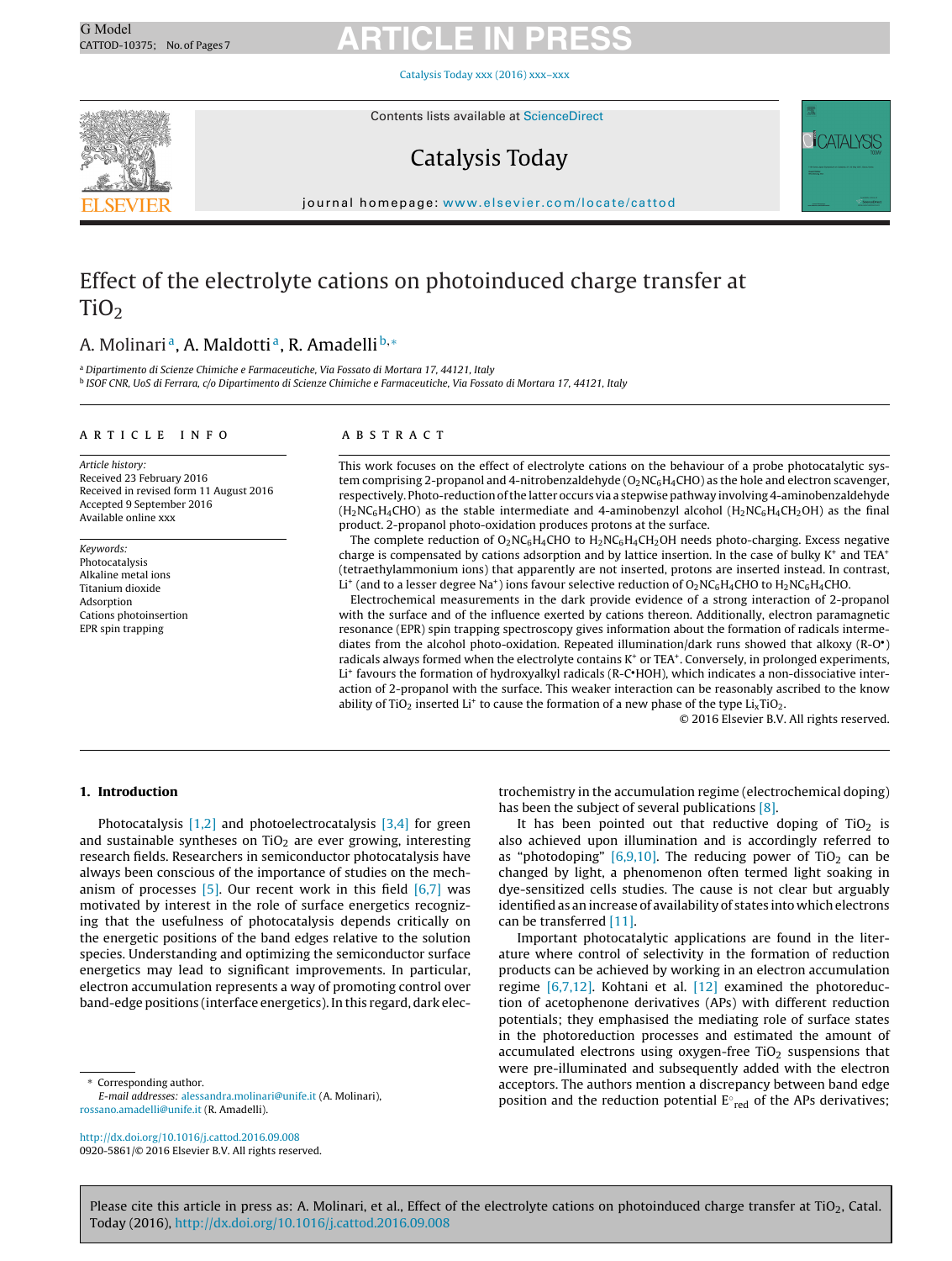## <span id="page-1-0"></span>CATTOD-10375; No. of Pages7<br>
CATTOD-10375; No. of Pages7

2 A. Molinari et al. / Catalysis Today xxx (2016) xxx–xxx

the fact that APs are reduced is explained by a positive shift of  $\text{E}^{\circ}_{\;\text{red}}$ due to interaction with the surface, which lowers the LUMO level of the species. The adsorption model is indeed convincing for the AP compounds that they examined.

In our earlier publication  $[6]$ , we agreed with the validity of the adsorption controlled mechanism and the role of surface states in the reduction of the  $-NO<sub>2</sub>$  functionality in 4-O<sub>2</sub>NC<sub>6</sub>H<sub>4</sub>CHO, used as the electron acceptor. The reduction of the −CHO functionality in this molecule required consideration of other factors in addition to adsorption. Following Cao et al. [\[13\]](#page-6-0) we proposed that photoinduced accumulation of electrons in surface states would cause a potential drop at the solid/electrolyte interface, which leads to a shift of the bands  $[6]$ . Conduction band edge movements (unpinning) has been studied and discussed for a relatively long time [\[13\]](#page-6-0) and an account is given in a recent, interesting paper by Mandal and Hamann  $[14]$ . In this connection, the influence of cations on semiconductor/electrolyte interfaces has been recognized for some time and has been the object of several earlier publications mainly aiming at the development of efficient dye-sensitized photo-electrochemical solar cells (DSSC) [\[15,16\]](#page-6-0) as well as  $TiO<sub>2</sub>$ based electrochemical energy storage devices [\[17\].](#page-6-0)

To our knowledge, our recent work  $[6,7]$  addresses for the first time the effect of electrolyte cations on both photocatalytic reduction and oxidation reactions occurring in a model photocatalytic system. The main aim of these studies is that of proving a tunable photocatalytic selectivity and, in this regard, we showed that the surface energetics and the reactions selectivity changes dramatically when Li<sup>+</sup> rather than tetraethylammonium (TEA<sup>+</sup>) is present in the medium. The intent of the present paper is to complement our previous work on the influence of electrolyte cations. Specifically, we complete our earlier investigations by comparing, in particular, the effects of Na<sup>+</sup> and K<sup>+</sup> with those of TEA<sup>+</sup> and Li<sup>+</sup> in order to provide a detailed picture of the influence of the nature of monovalent cations at the  $TiO<sub>2</sub>/solution$  interface both in the dark and under illumination.

We use, as before  $[6,7]$ , a probe photocatalytic system comprising 2-propanol and  $4$ -O<sub>2</sub>NC<sub>6</sub>H<sub>4</sub>CHO as the electron donor and acceptor, respectively. The complete transformation that takes place under illumination is

$$
O2NC6H4CHO + 4(CH3)2CHOH \rightarrow 4(CH3)2CO
$$
  
+H<sub>2</sub>NC<sub>6</sub>H<sub>4</sub>CH<sub>2</sub>OH + 2H<sub>2</sub>O (1)

We discuss conditions that lead to full reduction (reaction  $(1)$ ) or to partial reduction forming a stable  $H_2NC_6H_4CHO$  intermediate. From the point of view of mechanism analysis, it is also interesting to further examine the electrochemical and photocatalytic behaviour in the absence of an electron acceptor since in this case photo-charging occurs as a consequence of alcohol oxidation.

$$
TiO2(e^-/h^+) + (CH3)2CHOH \rightarrow TiO2(2e^-) + 2H^+ + (CH3)2CO
$$
\n(2)

As stated above, electron accumulation, denoted as  $TiO<sub>2</sub> (2e<sup>-</sup>)$ in reaction  $(2)$ , is a necessary condition for the reduction of species such as the 4-H $_2$ NC $_6$ H $_4$ CHO whose  $\mathrm{E^{\circ}}_{\mathrm{red}}$  is more negative than flat band potential  $(E_{fb})$  [\[6\].](#page-6-0) Protons released at the surface in reaction (2) are then consumed in the reduction of  $O_2NC_6H_4CHO$  (reaction (1)). We remark, additionally, that results of investigations on the photo-(electro) oxidation of alcohols are used to identify catalytically active sites on metal oxide surfaces in single-crystalline and/or powder form [\[18\].](#page-6-0) In this context, we devote particular attention to adsorption of 2-propanol and underline its importance in connection with reactivity, surface dynamics and charge transfer [\[18,19\].](#page-6-0)

We also take in due consideration that small cations such as Li<sup>+</sup> and H<sup>+</sup> are easily inserted into TiO<sub>2</sub> [\[20,21\]](#page-6-0) when this is subjected to negative potentials or to illumination. Insertion, occurring simultaneously with the reduction of  $Ti^{4+}$  sites by electrons, is well known to bring about alteration of the properties of  $TiO<sub>2</sub>$  that are not expected in the case of  $K<sup>+</sup>$  due to its larger ionic radius.

### **2. Material and methods**

Commercial TiO<sub>2</sub> (Evonik, formerly Degussa P25) was used as photocatalyst. Solvents and reagents were commercial from Sigma-Aldrich. Anhydrous acetonitrile (<0.001% water) was used as received after controlling the absence of spurious water through cyclic voltammetry of redox couples such as  $O_2/O_2^-$  or the multielectron redox of  $(TEA)_{3}PW_{12}O_{40}$  which are reversible in the absence of protons (see Supplementary material). 2-propanol was first refluxed for 1 h in the presence of Mg and a catalytic amount of  $I_2$  and then distilled.  $O_2$ NC $_6$ H<sub>4</sub>CHO (Fluka) and LiClO<sub>4</sub>, NaClO<sub>4</sub>, KPF $_6$ (Sigma) were employed as purchased. Before experiments,  $TiO<sub>2</sub>$ was dried using standard methods at 373–423K under vacuum [\[22\].](#page-6-0)

Electrochemical experiments were performed with an EG&G potentiostat using EG&G software. Glassy carbon and Ag wire electrodes served as the counter and reference electrodes, respectively. The potential of the latter was 0.025 V versus SCE through comparison of cyclic voltammograms of ferrocene as an internal standard. All potentials are reported versus SCE. Titanium dioxide electrodes were prepared by spreading, on a titanium foil, a paste obtained mixing TiO<sub>2</sub> (P-25, 3 g), as described earlier [\[6,7\].](#page-6-0)

Experiments with illumination were carried out using a medium pressure mercury lamp (Hanau model Q 400) equipped with filters. Light intensity was measured by a Newport Power Meter model 1918C, equipped with a model 818P detector. The lamp has an intense emission line at 365 nm which was isolated, using Edmund Optics bandpass filters; the incident flux was  $2.75 \times 10^{16}$  photons  $s^{-1}$  cm<sup>-2</sup>, calculated from the measured radiant power density in mW cm<sup>-2</sup>. In a typical photocatalytic experiment, TiO<sub>2</sub> P25 (10 mg) was suspended in a solution (3 mL) of  $CH<sub>3</sub>CN/2$ -propanol mixture (4/1) containing  $O_2NC_6H_4CHO$  (1 × 10<sup>-4</sup> mol L<sup>-1</sup>). The suspension was deaerated with  $N_2$  flux and then irradiated. After the illumination period, the sample was centrifuged and  $O_2NC_6H_4CHO$ conversion and formation of product were monitored by UV–vis spectroscopy (Jasco V630 spectrophotometer). In the case of acetone, the reactor was kept closed with a silicon stopper and the solution to be injected (1  $\mu$ L) was taken using the suitable syringe.

Gas-chromatographic experiments were carried out with an Agilent 6890 instrument, equipped with a FID detector and a capillary column (DB-WAX, length 30 m, internal diameter 0.32 mm and film thickness  $0.50 \,\rm \mu m$ ). The employed temperature programme used was  $T_{starting} = 40 °C$  for 5', rate =  $10 °C/min$ ,  $T_{final} = 150 °C$  for 20 .

Electron paramagnetic resonance (EPR) spin trapping experiments were carried out with a Bruker ER 200 MRD spectrometer equipped with a TE 201 resonator, at a microwave frequency of 9.4 GHz. In a typical experiment,  $TiO<sub>2</sub>$ -P25 (20 mg) was suspended in the deaerated medium consisting of  $CH<sub>3</sub>CN/2$ -propanol  $(4/1 v/v)$  solution  $(1 mL)$  containing LiClO<sub>4</sub>, NaClO<sub>4</sub> or KPF<sub>6</sub> (0.1 mol L<sup>-1</sup> when required),  $\alpha$ -phenyl N-tert-butyl nitrone (PBN,  $5 \times 10^{-2}$  mol L<sup>-1</sup>) as spin trap and O<sub>2</sub>NC<sub>6</sub>H<sub>4</sub>CHO (1 × 10<sup>-3</sup> mol L<sup>-1</sup>) as the electron acceptor. The samples were put into a flat quartz cell and irradiated directly in the EPR cavity ( $\lambda$  > 360 nm). Deaeration has been carried out fluxing  $N_2$  and transferring the samples into the cell under a  $N_2$  saturated atmosphere. No signals were obtained in the dark and during irradiation of the solution in the absence of  $TiO<sub>2</sub>$ .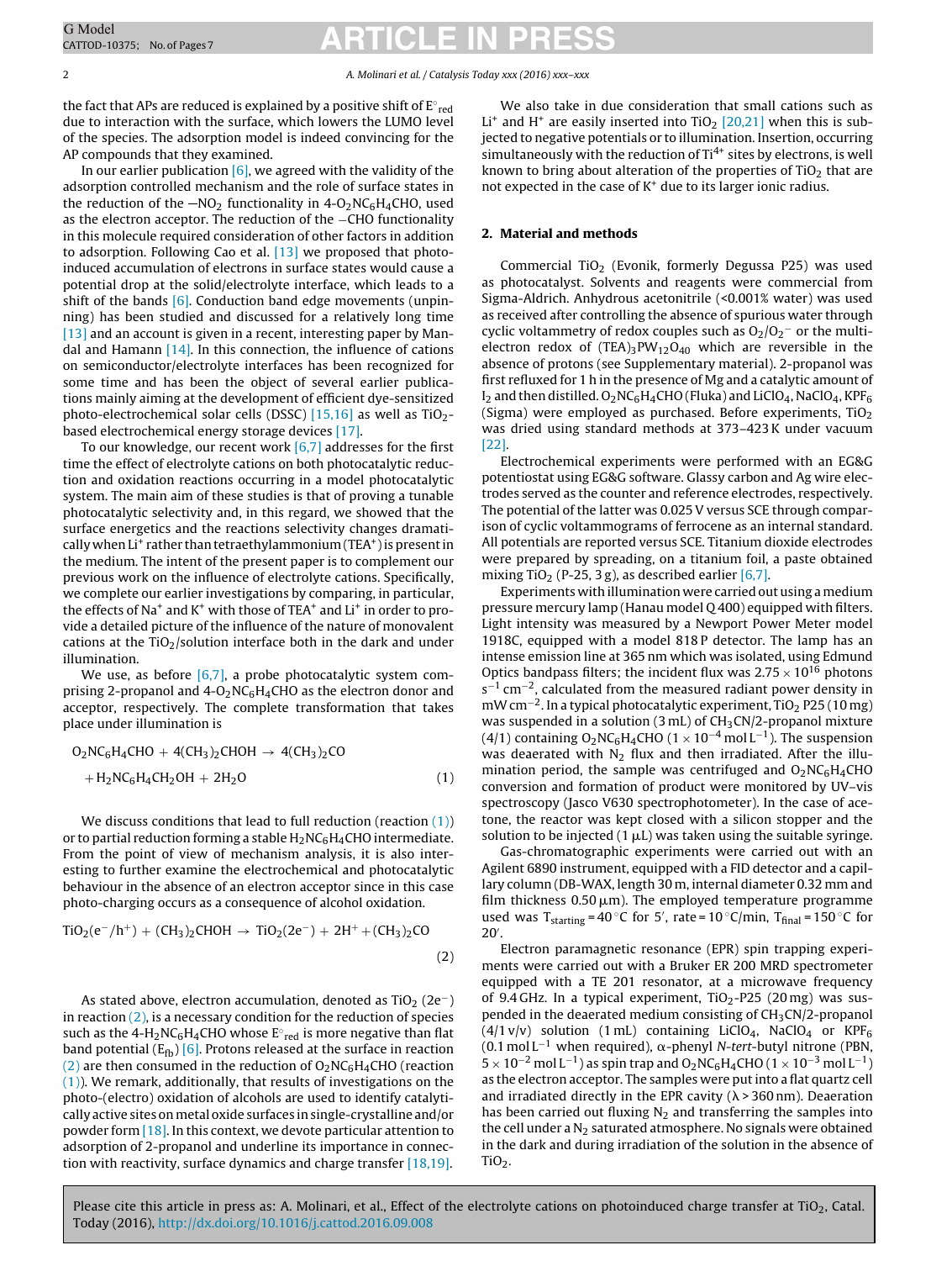A. Molinari et al. / Catalysis Today xxx (2016) xxx–xxx 33

<span id="page-2-0"></span>

Fig. 1. Cyclic voltammetry curves in the dark for a TiO<sub>2</sub> electrode in de-aerated solutions of CH<sub>3</sub>CN/2-propanol (4:1 v/v) and K<sup>+</sup> or Li<sup>+</sup> as the electrolyte cation (0.1 mol L−1). Electrode geometric area: 1.1 cm2; scan rate: 50 mVs−1. The inset shows an expanded view of the voltammetry response for  $TiO<sub>2</sub>/K<sup>+</sup>$  at a scan rate of 100 mV/s.

### **3. Results and discussion**

#### 3.1. Electrochemical characterization

Photocatalytic processes can be described using an electrochemical formalism [\[23\]](#page-6-0) and electrochemical methods offer a precious and important tool for characterization of these systems [\[24\].](#page-6-0) We exploit the potentiality of these techniques of investigation in a continuation of our recent studies [\[6,7\]](#page-6-0) on the effect of cations on surface energetics and its impact on photocatalytic reactions. In all cases, we found that the behaviour in electrolytes containing Na+ is intermediate between those in electrolytes containing  $Li<sup>+</sup>$  and  $K<sup>+</sup>$  and we will accordingly focus on differences between these two cations. For example, in NaClO<sub>4</sub>,  $E_{\text{fb}}$  from Mott-Schottky plots is ∼−1,8V vs SCE, which is an intermediate value between those determined in LiClO<sub>4</sub> ( $-1.4$ V vs SCE) and KClO<sub>4</sub>  $(-2.0V \text{ vs } SCE)$ . The latter value is the same as found in a TEAClO<sub>4</sub> (TEA = tetra-ethyl ammonium) electrolyte  $[6]$ .

### 3.1.1. Electrochemistry in the dark

We devote some attention to the behaviour of 2-propanol that is chemisorbed at the surface and works as the hole scavenger in our photocatalytic experiments. It captures photo-generates holes efficiently, so enhancing the lifetime of electrons. 2-Propanol photo-oxidation also yields protons that are essential for the reduction of  $O_2NC_6H_4CHO$ , which turned out to be an excellent probe to examine the reactivity of the photo-generated electrons [\[6,7\].](#page-6-0)

In general, any solution species interacting with the oxide surface could affect surface processes. In particular, the effect of electrolyte cations on the shape of cyclic voltammetry (CV) curves (Fig. 1) depends mainly on their adsorption on the surface in the absence of ion insertion inside the oxide [\[7\].](#page-6-0) In the adsorbed state, interactions are mainly interfacial phenomena involving electrostatic attraction of ions to the oxide surface; the smaller Li<sup>+</sup>, like protons, can interact more closely with the oxide surface than K+ and Na<sup>+</sup> and in consequence currents are seen to change more sharply in the presence of Li<sup>+</sup>.

The small peak identified as A in Fig. 1 is due to the filling of states attributed to defects located at grain boundaries  $[25,26]$ ; oxygen vacancies, in particular, seemingly tend to concentrate at grain

| an<br>ı<br>×. | ı<br>$\sim$ |  |
|---------------|-------------|--|
|               |             |  |

| Cation          | Capacitance <sup>a</sup> ( $\mu$ F) (no alcohol) | Capacitance <sup>a</sup> ( $\mu$ F) (alcohol) |
|-----------------|--------------------------------------------------|-----------------------------------------------|
| Li <sup>+</sup> | 6.30                                             | 12.5                                          |
| Na <sup>+</sup> | 3.85                                             | 15.2                                          |
| $K^+$           | 3.38                                             | 23.0                                          |

a Calculated from cyclic voltammetry curves (inset of Fig. 1), see Material and methods section.

boundaries [\[27,28\].](#page-6-0) Monitoring the behaviour of this peak (Fig. 1) is often very informative since the intensity and position of the peak relative to  $E_{\text{fb}}$  depends, among other, on the surface charge.

The voltammetric charge  $Q_A$  (peak A, Fig. 1) recorded during the negative potential sweep corresponds to electron trapping by surface states below the conduction band. We observed earlier  $[7]$  that the interaction between 2-propanol and the TiO<sub>2</sub> surface causes a significant perturbation of the surface charge associated with these surface defects. It is possible to envisage that the effect on peak  $A$  (Fig. 1) is due to dissociative adsorption on vacancies with formation of alkoxy intermediates. Indeed alcohols can be adsorbed both molecularly or dissociatively yielding alkoxy (R-O)<sup>-</sup><sub>ads</sub> species (reaction (3)), and both computational and experimental evidence (from scanning tunnelling microscopy studies) for the cleavage of the alcohol O-H bond conclusively show that dissociative adsorption on incompletely coordinated surface Ti cations is more favourable than the molecular adsorption mode [\[18,29–31\]:](#page-6-0)

$$
(CH3)2CHOH \rightarrow (CH3)2CHO-ads + H+
$$
 (3)

Dissociative adsorption eventually leads to vacancies filling and to  $H^+$  adsorption on nearby bridge oxygens. As further discussed in the next section, formation of adsorbed alkoxy species is an important key to understanding the mechanism of photocatalytic reactions where alcohols are the holes scavengers.

It is not a secondary fact that charge transfer reactions often proceed via surface states as indeed is the case of the probe nitroaromatic aldehyde we monitor herein [\[6,7\].](#page-6-0) Since useful information is often obtained by testing the behaviour of surface states, we examined the effect of  $K^+$  and  $Li^+$  on the electrochemical response of the reduction process resulting in peak A (Fig. 1). Some difference between results in the presence of  $Li<sup>+</sup>$  and  $K<sup>+</sup>$  is appreciated but in all the influence of the cation nature on the charging of these deep states is seemingly marginal, probably because the amount of adsorbed cations is enough to avoid changes in the interfacial double layer. Details on the electrochemical results are given as Supplementary information.

In the more positive range of applied potentials (Fig. 1, insert), in the dark, the film is under depletion conditions and the total capacitance  $C_T$  is given by [\[32\]:](#page-6-0)

$$
C_T = \frac{\varepsilon_0 \varepsilon_{rA}}{d} \tag{4}
$$

where A is the surface area,  $\varepsilon_0$  is the permittivity of vacuum,  $\varepsilon_r$  is the relative permittivity of  $TiO<sub>2</sub>$  and d is the film thickness. Experimental data show that capacities are constant as a function of potential (−0.1 to 0.8V) and average values, with added cations and in the absence and in the presence of 2-propanol, are reported in Table 1. It can be seen that addition of 2-propanol causes a meaningful increase of  $C_T$  in the order Li<sup>+</sup> < Na<sup>+</sup> < K<sup>+</sup>. There is obviously no induced insertion of cations in these experiments, and changes (increase) in the dielectric constant of TiO<sub>2</sub> ( $\varepsilon$ <sub>r</sub>) can be discounted, as are changes in the film thickness d. The total capacitance  $C_T$  is actually given by [\[33\].](#page-6-0)

$$
(C_T)^{-1} = (C_{sc} + C_{ss})^{-1} + (C_H)^{-1}
$$
\n(5)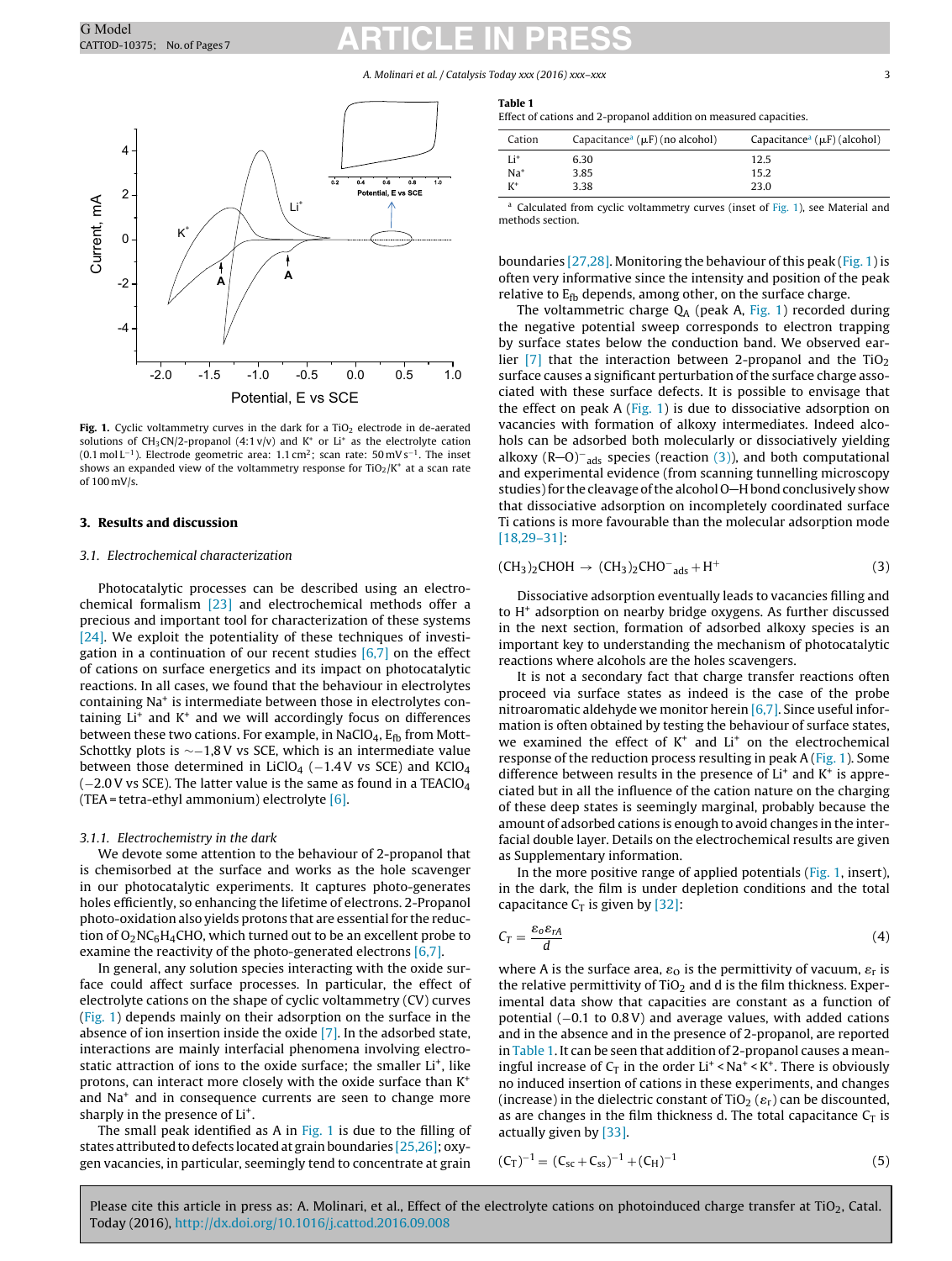## <span id="page-3-0"></span>CATTOD-10375; No. of Pages7<br>
CATTOD-10375; No. of Pages7

where  $C_{sc}$  is the space charge capacity,  $C_{ss}$  is the surface states capacity and  $C_H$  the double layer capacity. Since we operate in the presence of an excess electrolyte,  $C_H$  is sufficiently large to be neglected in Eq. [\(5\)](#page-2-0) and then  $C_T \cong C_{sc} + C_{ss}$ .

We speculate that the results of [Table](#page-2-0) 1 may be explained by a localized charging of surface states by the adsorbed alcohol [\[34\].](#page-6-0) In support of this view, we remark the contrasting effect of cations. The case of Li<sup>+</sup> is interesting since the modest increase of the capacity upon 2-propanol addition may appear counter intuitive. We cannot provide a conclusive explanation but we advance the possibility that the effect of the cations resides in their interaction strength with the alcohol. So, the calculated binding energies of alkali metal cations ( $Li^+$ , Na<sup>+</sup>, K<sup>+</sup>) to short chain alcohols show that affinities follow the order  $Li^+$  > Na<sup>+</sup> > K<sup>+</sup> [\[35\].](#page-6-0) The formation of a positively charged complex between 2-propanol and the cations, in the solution phase, could hinder (although not suppress) the alcohol interaction with the surface that bears a positive charge due to adsorbed cations. Additionally,  $Li<sup>+</sup>$  is more strongly adsorbed than  $Na<sup>+</sup>$  and  $K<sup>+</sup>$ , in particular; it could seriously interfere with the dissociation of adsorbed alcohol molecules (reaction  $(1)$ ) because protons directly released on the surface would have to compete with Li<sup>+</sup> for the same surface sites.

#### 3.1.2. Electrochemistry under illumination

Illumination causes formation of electrons and holes; in our photocatalytic system, the latter are scavenged by 2-propanol, according to reaction (6):

$$
(CH3)2CHOH + 2h+ \to (CH3)2CO + 2H+
$$
 (6)

both electrons and protons are captured in the reduction of  $O_2NC_6H_4CHO$  to  $H_2NC_6H_4CHO$  and, ultimately, to  $H_2NC_6H_4CH_2OH$ . In the absence of the electron acceptor, electrons are photoaccumulated and charge can be screened by electrolyte cations [\[36\].](#page-6-0)

In this case, the photo-accumulated charge Q can be extracted electrochemically, in the dark, by integrating the current as a function of time from different potentials  $E_i$  to a final positive potential  $E_f$  [\[7,37\].](#page-6-0) This procedure gives important information on surface states [\[7\]](#page-6-0) as well as on possible changes in the surface properties due to cation insertion.

In a typical experiment, the charge extracted following 10 min pre-illumination of an electrode in  $K^+/CH_3CN$  was 4-fold higher than in  $Li^{+}/CH_{3}CN$ . The charge extraction phenomenon is complicated by a number of processes taking place during illumination. Thus, on the one hand, the photo-oxidation of the adsorbed alcohol (reaction  $(3)$ ) with formation of alkoxy radicals as a step in the overall reaction  $(6)$  occurs; their desorption will cause significant changes in the interface structure [\[7\]](#page-6-0) as further discussed in Section [3.2,](#page-4-0) possibly including re-creation of vacancies previously filled with 2-propanol in the dark.

On the other hand, subsequent re-equilibration in the dark can be slow and dependent on the phenomena taking place during illumination such as photo-insertion of cations into the oxide. From a macroscopic point of view, the relevant point in the present study is that the change of surface properties (formation of a different  $Li<sub>x</sub>TiO<sub>2</sub>$  phase) caused by cation photo-insertion is well documented for the small Li<sup>+</sup> [\[7](#page-6-0) [and](#page-6-0) [refs](#page-6-0) [therein\].](#page-6-0) Electrochemical insertion of  $Na<sup>+</sup>$  in anatase has been investigated with a focus on application in batteries [\[38\];](#page-6-0) apparently, however, the phenomenon is not reported to occur in the case of the larger  $K^+$  or TEA<sup>+</sup>. We will confirm in the following sections that insertion has major impact in the photocatalytic process.

Another valid argument is that not only  $Li<sup>+</sup>$  or Na<sup>+</sup> but also protons (reaction  $(6)$ ) can be inserted during the photo-charging process and this process can factually take place [\[39\].](#page-6-0) Although the electrolyte contains no free  $H^*$ , still insertion of those produced at



**Fig.** 2. Effect of electrolyte cations (0.1 mol L<sup>-1</sup>) on capacitance plots for TiO<sub>2</sub> in  $CH<sub>3</sub>CN/2$ -propanol; data obtained from charge extracted in the dark re-oxidation process (dQ/dE) following pre-illumination (a)  $TiO<sub>2</sub>/Li<sup>+</sup>$  in the dark after preillumination for 0 min (1); 2 min (2) and 5 min (3); (b)  $TiO<sub>2</sub>/K<sup>+</sup>$  in the dark before illumination (1), after pre-illumination for 2 min (2) and 5 min (3).

the surface could occur simultaneously with, or instead of, Li<sup>+</sup> and  $Na<sup>+</sup>$ . In the case that  $K<sup>+</sup>$  or TEA<sup>+</sup> are the electrolyte cations, the sole insertion process might well be that of H $+$ 

$$
TiO2 + H+ + e- \rightarrow TiOOH
$$
 (7)

Capacitance plots fromcharge extracted in the dark re-oxidation process (dQ/dE), following pre-illumination, are shown in Fig. 2a and b for the case of electrolytes containing  $Li<sup>+</sup>$  and  $K<sup>+</sup>$ , respectively (cf. [Fig.](#page-2-0) 1). On open circuit pre-illumination of the  $TiO<sub>2</sub>/Li<sup>+</sup>$  system (Fig. 2a), a broad peak at −0.64V is seen at first (curve 2) and, upon increasing exposure to light, the intensity of this peak decreases and a new peak appears at −0.48V (curve 3). These results are clearly different from those observed with  $TiO<sub>2</sub>/K<sup>+</sup>$  (Fig. 2b) where only a broad peak is seen (curve 1), shifting to more positive potentials as light treatment is prolonged (curve 2). Earlier we showed that  $TiO<sub>2</sub>/TEA<sup>+</sup>$  presents a similar behaviour [\[6\]](#page-6-0) and since for both K<sup>+</sup> and TEA<sup>+</sup> one can safely exclude significant photo-insertion, there is reason to assume that only the photo-generated H<sup>+</sup> can be inserted, in the case that no protons are consumed in a reduction process.

By comparison, the more complex case of  $TiO<sub>2</sub>/Li<sup>+</sup>$  seems to suggest a co-insertion of Li<sup>+</sup> and H<sup>+</sup>

$$
xLi^{+} + H^{+} + 2TiO2 + (1 + x)e^{-} \rightarrow LixTiO2 + TiOOH
$$
 (8)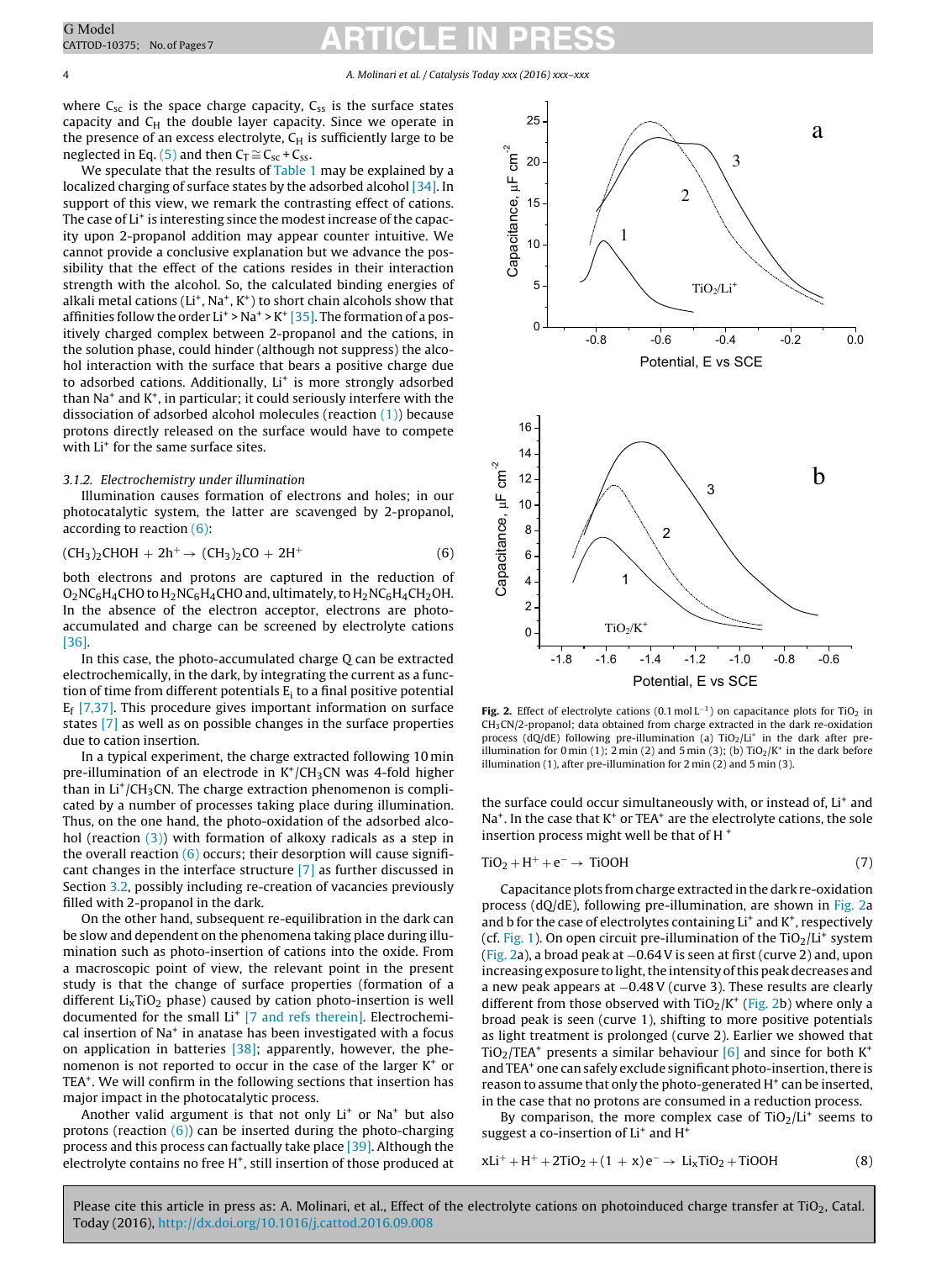### A. Molinari et al. / Catalysis Today xxx (2016) xxx–xxx 5

<span id="page-4-0"></span>

**Fig. 3.** Fixed-field EPR signal intensity of  $[PBN-OCH(CH<sub>3</sub>)<sub>2</sub>]$  (full circles) and of [PBN-C (CH<sub>3</sub>)<sub>2</sub>OH](empty circles) as a function of illumination time ( $\lambda$  > 360 nm) of deaerated TiO<sub>2</sub> suspensions in CH<sub>3</sub>CN/2-propanol (4/1) mixtures containing PBN  $(5 \times 10^{-2} \text{ mol L}^{-1})$  and KPF<sub>6</sub> or LiClO<sub>4</sub> or NaClO<sub>4</sub> (0.1 M each) indifferently.

in a degree that would be determined by the relative concentrations of the cations. In this context, we found that illumination at open circuit for 5 min produces  $\sim$ 5 μmol H $^+$  on the basis of acetone analysis (reaction  $(6)$ ), i.e., an amount about two orders of magnitude lower than that of Li<sup>+</sup> in the solution phase. Nonetheless, experiments do not negate co-insertion of protons since these are produced at the surface, whereas the adsorption of Li<sup>+</sup> requires the partial desolvation [\[40\].](#page-6-0)

A deep knowledge of co-insertion is interesting, but to date it has been seemingly discussed in some detail only on a theoretical basis. DFT calculations indicate that both  $H^+$  and  $Li^+$  can insert into TiO<sub>2</sub> and stabilize  $Ti^{3+}$  sites albeit in a different fashion. Inserted protons interact with TiO<sub>2</sub> to form covalent O-H bonds in contrast with the ionic character of the  $O-Li^+$  interaction [\[41\].](#page-6-0) There is probably a need of a separate in depth experimental scrutiny, which is beyond the scope of this paper. We limit ourselves to underlying that H+ (reaction  $(6)$ ) should be the inserting species when the bulky K<sup>+</sup> or TEA+ are the electrolyte cations or when no electrolyte is used as further commented below. The salient point is that in the case of Li<sup>+</sup> insertion, there is a vast bulk of evidence of electrochemical or photochemical induced formation of a different phase  $(Li<sub>x</sub>TiO<sub>2</sub>)$ as we underlined earlier [\[7](#page-6-0) [and](#page-6-0) [refs.](#page-6-0) [therein\],](#page-6-0) which has a major impact on the overall photocatalytic activity as discussed in the following.

### 3.2. EPR spin trapping in 2-propanol photo-oxidation

In the investigated photocatalytic system, 2-propanol (that is 20% in volume) works as a hole scavenger. It has been recently demonstrated that surface modifications due to photo-insertion and slow de-insertion of Li<sup>+</sup> ions dramatically change the adsorption of the alcohol on the TiO<sub>2</sub> surface  $[7]$ . Pathways involving holes generally entail the formation of radical intermediates and,

in this context, the EPR spin trapping technique is a powerful tool for detecting and distinguishing between the two possible radicals (iso-propoxy and hydroxy-isopropyl) originating from 2-propanol photo-oxidation [\[7,42–44\].](#page-6-0) For this reason, we decided to carry out EPRspintrapping experiments inthepresence ofthe different alkali metal ions in order to gain insights into the effect possibly induced by cations on the photo-oxidation mechanism of the alcohol. Irradiation conditions employed in these experiments were the same used in the photocatalytic runs. In a typical experiment, as soon as light is switched on, a spectrum consisting of a triplet of doublets  $(a<sub>N</sub>= 14.1 G, a<sub>H</sub>= 2.3 G)$  appears independently of the nature of the present electrolyte cation. By comparison with previous literature [\[7,42\]](#page-6-0) and considering the species present in the experiment, this adduct is attributed to the trapping of iso-propoxy radical by PBN. Fig. 3 (full circles) reports intensities of this paramagnetic adduct [PBN-OCH(CH<sub>3</sub>)<sub>2</sub>]• obtained at a fixed magnetic field as a function of illumination time.

Formation of this kind of radicals indicates that adsorption of 2-propanol in the dark is strong (reaction  $(3)$ ) and generates alcoholate anions on the surface  $[43,44]$ , confirming electrochemical data presented above. As a consequence of illumination, reaction between the photo-generated holes and adsorbed alcoholate generates alkoxy radicals (reaction  $(9)$ ) that can be trapped by PBN and detected.

$$
(CH3)2CHO- ads + h+ = (CH3)2CHO*
$$
 (9)

Samples after illumination were then kept in the dark for an interval of about ten minutes. During this time, equilibrium conditions very similar to the initial ones should be restored. Then, a second irradiation run was carried out. The obtained results (Fig. 4) clearly depend on the kind of cation present. In the case of  $TiO<sub>2</sub>/K<sup>+</sup>$ (and of  $TiO<sub>2</sub>/TEA<sup>+</sup>$ , data not shown), the main paramagnetic adduct is still [PBN-OCH(CH<sub>3</sub>)<sub>2</sub>]<sup>•</sup>, and its intensity increases with time as found during the first illumination period (full circles). In contrast, when  $TiO<sub>2</sub>/Li<sup>+</sup>$  is employed, a completely different behaviour is observed: a new triplet of doublets, broader than the previous one ( $a_N$  = 15.2 G,  $a_H$  = 3.5 G), is recorded [\[7,42\],](#page-6-0) ascribable to the adduct between PBN and hydroxyalkyl radicals of 2-propanol, [PBN-C(CH<sub>3</sub>)<sub>2</sub>OH]<sup>•</sup> (Fig. 4 empty circles). The formation of these radicals is an indication that alcohol adsorption decreases in consecutive illumination runs and holes react with surface OH groups giving OH• radicals that, in turn, extract a hydrogen atom from 2-propanol, forming  $(CH_3)_2C$ <sup>o</sup>OH radicals (reaction (10)). These results point out that the first illumination in the presence of Li+ causes some important surface changes that inhibit adsorption of 2-propanol and favour its oxidation through a different mechanism. Interestingly, the observed behaviour of  $TiO<sub>2</sub>/Na<sup>+</sup>$  is intermediate between those observed with  $TiO<sub>2</sub>/K<sup>+</sup>$  and  $TiO<sub>2</sub>/Li<sup>+</sup>$ , likely indicating an effect of cations size on surface modification by photo-insertion.



Fig. 4. Fixed-field EPR signal intensity of [PBN-OCH(CH<sub>3</sub>)<sub>2</sub>](full circles) and of [PBN-C (CH<sub>3</sub>)<sub>2</sub>OH](empty circles) vs. time in a second illumination ( $\lambda$ >360 nm) run. Samples are the same of Fig. 3 and consist of deaerated TiO<sub>2</sub> suspensions in CH<sub>3</sub>CN/2-propanol (4/1) mixtures containing PBN (5 × 10<sup>-2</sup> mol L<sup>-1</sup>) and KPF<sub>6</sub> or LiClO<sub>4</sub> or NaClO<sub>4</sub> (0.1 M each). Before this second irradiation run, they have been kept in the dark (10 min) for gaining again equilibrium conditions, after the first illumination experiment (results in Fig. 3).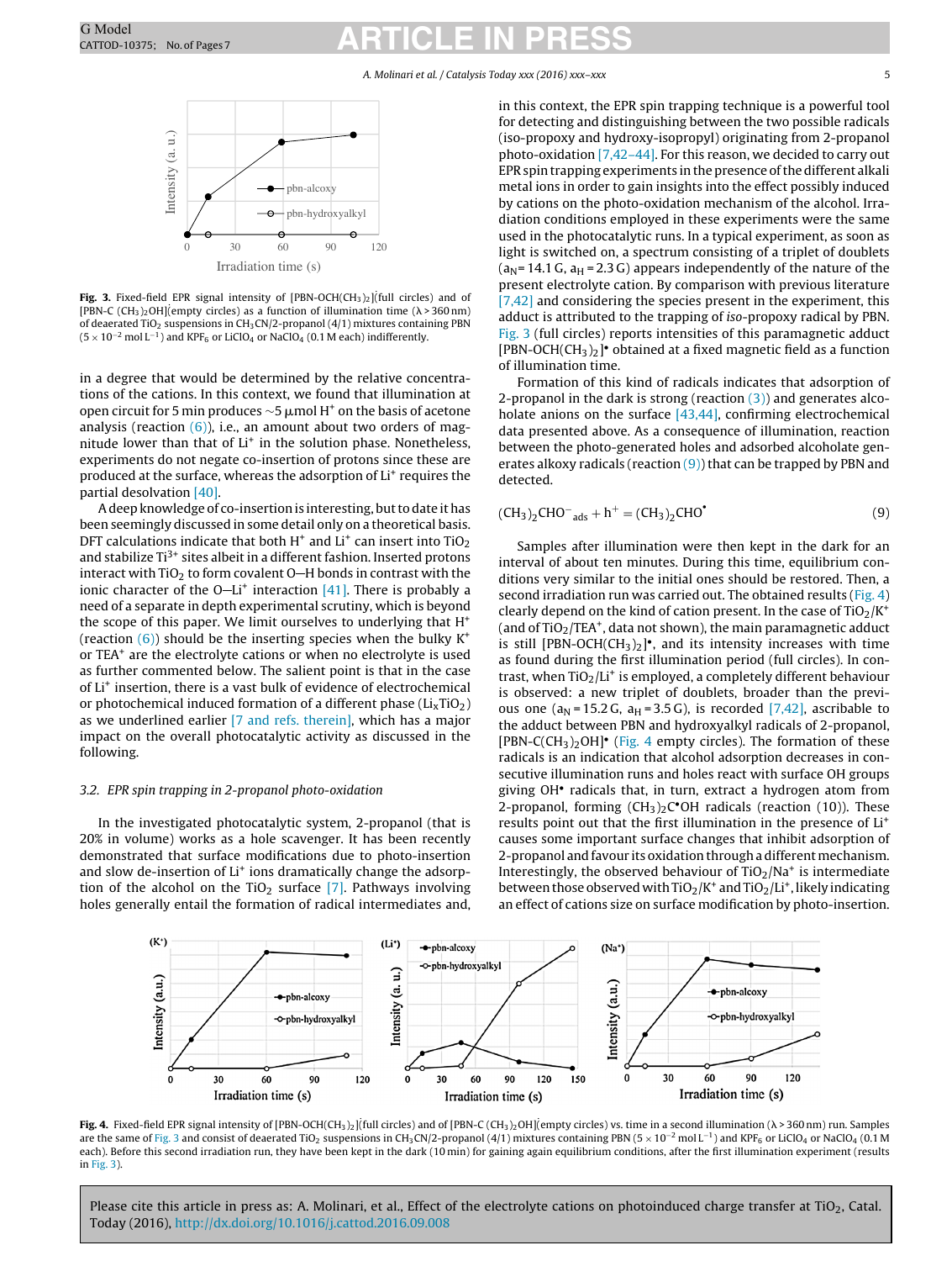## <span id="page-5-0"></span>CATTOD-10375; No. of Pages7<br>
CATTOD-10375; No. of Pages7

#### 6 A. Molinari et al. / Catalysis Today xxx (2016) xxx–xxx



Irradiation time (min)

**Fig.** 5. H<sub>2</sub>NC<sub>6</sub>H<sub>4</sub>CH<sub>2</sub>OH yield (%) vs. illumination time ( $\lambda$  > 360 nm) TiO<sub>2</sub> suspensions in CH<sub>3</sub>CN/2-propanol (4/1) in the presence of KPF<sub>6</sub> or NaClO<sub>4</sub> or LiClO<sub>4</sub> (0.1 mol L<sup>-1</sup>).



**Fig. 6.** H<sub>2</sub>NC<sub>6</sub>H<sub>4</sub>CHO yield (%) vs. time irradiating ( $\lambda$  > 360 nm) TiO<sub>2</sub> suspensions in CH<sub>3</sub>CN/2-propanol (4/1) in the presence of KPF<sub>6</sub> or NaClO<sub>4</sub> or LiClO<sub>4</sub> (0.1 mol L<sup>-1</sup>).

$$
CH_3-CH_3-CH_3 + OH^{\bullet} \longrightarrow CH_3-\overset{\bullet}{C}-CH_3 + H_2O \quad (10)
$$
OH

### 3.3. Reduction photocatalysis

In this section, focus is on the reduction of  $O_2NC_6H_4CHO$  in illuminated TiO<sub>2</sub> suspensions. The oxidation of 2-propanol by holes generates H<sup>+</sup> (reaction  $(6)$ ) which, together with photogenerated electrons, are consumed in the partial (reaction (11)) and/or total reduction (reaction  $(12)$ ) of the 4-nitrobenzaldehyde  $(O_2NC_6H_4CHO)$ :

$$
O_2NC_6H_4CHO + 6H^+ + 6e^- \rightarrow H_2NC_6H_4CHO + 2H_2O \qquad (11)
$$

$$
H_2NC_6H_4CHO + 2H^+ + 2e^- \rightarrow H_2NC_6H_4CH_2OH
$$
 (12)

in TiO<sub>2</sub>/K<sup>+</sup>, reaction (11) is complete in ∼5 min and during this time the concentration of  $H_2NC_6H_4CH_2OH$  (reaction (12)) is negligible. We found that for longer illumination times,  $H_2NC_6H_4CHO$ decreases at a rate of  $4.7 \times 10^{-11}$  mol s<sup>-1</sup> and H<sub>2</sub>NC<sub>6</sub>H<sub>4</sub>CH<sub>2</sub>OH forms at a rate of  $3.7 \times 10^{-11}$  mol s<sup>-1</sup>. This is essentially what we observed earlier in TiO<sub>2</sub>/TEA<sup>+</sup> [\[6\],](#page-6-0) and the likely reason for this similarity is that for both  $K^+$  and TEA $^+$  the large ionic radius somehow limits their interaction with the surface in comparison with Li<sup>+</sup>.

We showed earlier  $[6]$  that photo-reduction of  $-NO<sub>2</sub>$  group occurs via surface states, whereas reduction of the  $-$ CHO group in both TiO<sub>2</sub>/K<sup>+</sup> and TiO<sub>2</sub>/TEA<sup>+</sup> takes place only after that the  $-NO<sub>2</sub>$ group is completed. Occurrence of reaction (12) requires a negative shift of the conduction band potential  $[14]$  brought about by accumulation of electrons occurring after trap filling [\[6\],](#page-6-0) which also creates the conditions for cations insertion. Due to the larger ionic radius,  $K^+$  and TEA $^+$  cannot be photochemically (or electrochemically) inserted inside  $TiO<sub>2</sub>$  and electron accumulation is instead accompanied by  $H^+$  insertion (reaction  $(6)$ ) as we commented in Section [3.1.](#page-2-0)

The effects of electron accumulation in  $TiO<sub>2</sub>/K<sup>+</sup>$  and  $TiO<sub>2</sub>/TEA<sup>+</sup>$ are not seen when the electrolyte cation is Li<sup>+</sup>. Comparison of the results of Figs. 5 and 6 confirms the pronounced influence of the nature of cations on products distribution, in agreement with the electrochemical data (Section [3.1.2\);](#page-3-0) in particular, the presence of Li<sup>+</sup> leads to selective formation of  $H_2NC_6H_4CHO$ , strongly inhibiting full reduction to  $H_2NC_6H_4CH_2OH$  [\[7\].](#page-6-0) Moreover, the EPR spin trapping experiments (Section [3.2\)](#page-4-0) demonstrate a dramatic alteration of the 2-propanol adsorption mechanism. From these results, we